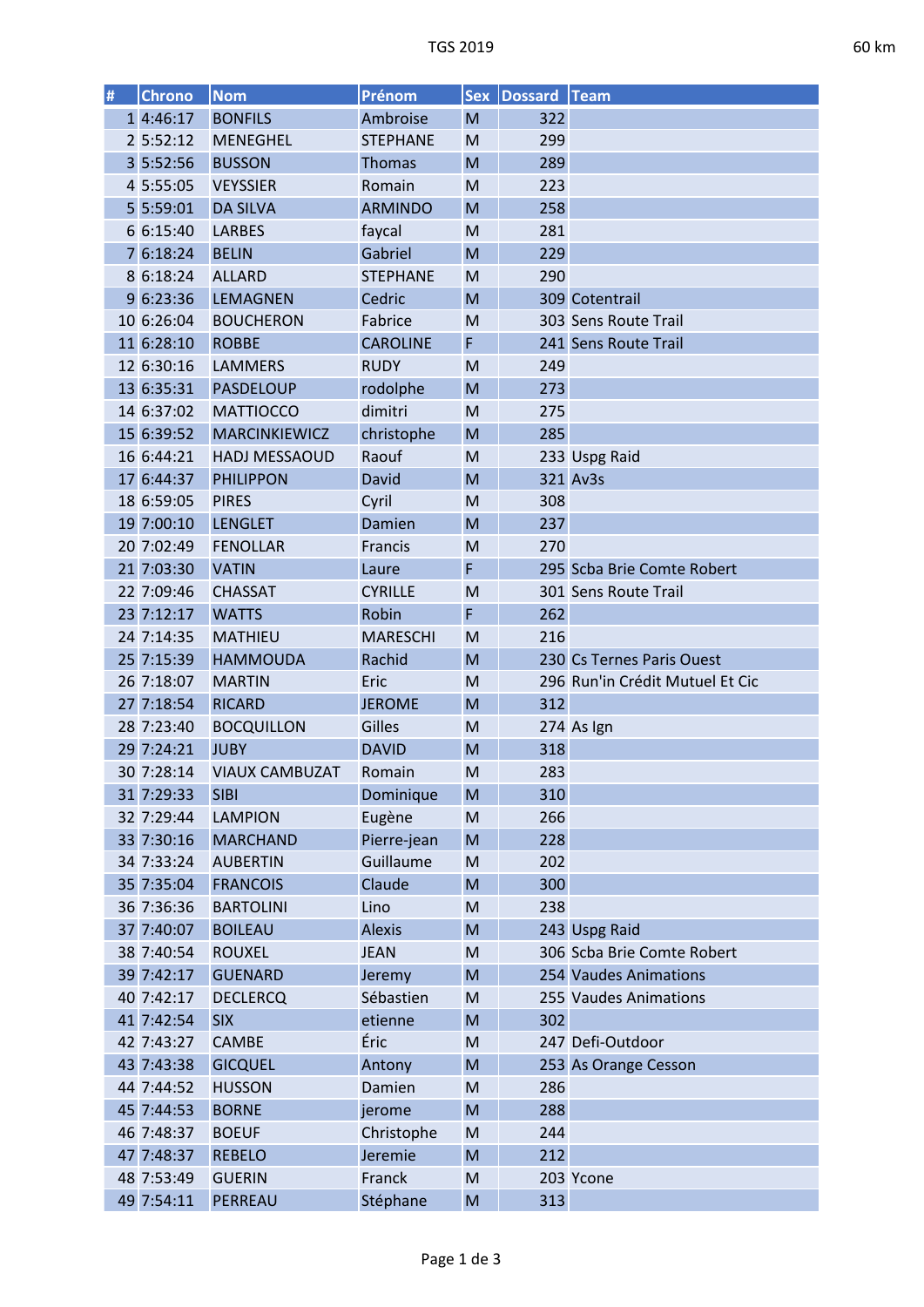| ֖֖֖֖֚֚֚֚֚֚֚֚֚֚֚֚֚֚֚֚֚֚֚֚֡֝֡֡֡֡֡֡֡֡֡֡֡֬֝ |
|-----------------------------------------|
|                                         |

| # | <b>Chrono</b>       | <b>Nom</b>           | Prénom             | <b>Sex</b>                                                                                                 | <b>Dossard Team</b> |                                 |
|---|---------------------|----------------------|--------------------|------------------------------------------------------------------------------------------------------------|---------------------|---------------------------------|
|   | 50 7:54:35          | LAINE                | <b>ERIC</b>        | M                                                                                                          | 257                 |                                 |
|   | 51 7:54:47          | <b>PARIS</b>         | <b>Bruno</b>       | M                                                                                                          |                     | 242 Usjoigny                    |
|   | 52 7:58:34          | <b>FAGET</b>         | Philippe           | M                                                                                                          | 208                 |                                 |
|   | 53 7:59:34          | <b>CARMONT</b>       | Gérald             | M                                                                                                          | 278                 |                                 |
|   | 54 8:04:08          | SONZOGNI             | Jean-Pierre        | M                                                                                                          |                     | 226 Sens Route Trail            |
|   | 55 8:04:10          | <b>BANNIER</b>       | Yoann              | M                                                                                                          |                     | 259 Sens Route Trail            |
|   | 56 8:04:19          | <b>CHAMBAULT</b>     | <b>Nicolas</b>     | M                                                                                                          |                     | 236 Team Rabaska                |
|   | 57 8:11:59          | <b>PAILLA</b>        | dominique          | M                                                                                                          |                     | 248 Saf Fontenay Le Comte       |
|   | 58 8:12:08          | <b>CEVADILLE</b>     | <b>FRANTZ</b>      | M                                                                                                          |                     | 294 Teamconseilscourseapied.com |
|   | 59 8:12:21          | <b>GRONDIN</b>       | <b>Gilles</b>      | M                                                                                                          | 245                 |                                 |
|   | 60 8:13:30          | <b>DE BACKER</b>     | Andrée             | F                                                                                                          | 284                 |                                 |
|   | 61 8:19:15          | <b>BRISDET</b>       | Rudy               | M                                                                                                          | 235                 |                                 |
|   | 62 8:20:48          | <b>FROGER</b>        | stephane           | M                                                                                                          | 291                 |                                 |
|   | 63 8:30:34          | EBÉRARD              | Antoine            | M                                                                                                          | 279                 |                                 |
|   | 64 8:30:34          | <b>FLOUR</b>         | Valerie            | F                                                                                                          | 204                 |                                 |
|   | 65 8:40:07          | <b>NOZAHIC</b>       | Yann               | M                                                                                                          | 268                 |                                 |
|   | 66 8:40:53          | <b>PEREIRA</b>       | <b>SANDRA</b>      | F                                                                                                          | 210                 |                                 |
|   | 67 8:44:39          | <b>FEUILLADE</b>     | Olivier            | M                                                                                                          |                     | 213 Free Runners Le Club        |
|   | 68 8:46:29          | <b>QUENET</b>        | <b>EDDY</b>        | M                                                                                                          | 252                 |                                 |
|   | 69 8:46:29          | <b>CORLOSQUET</b>    | Mikael             | M                                                                                                          | 250                 |                                 |
|   | 70 8:49:20          | <b>DELAMOTTE</b>     | <b>Nicolas</b>     | M                                                                                                          | 211                 |                                 |
|   | 71 8:58:12          | <b>THEVENIN</b>      | Myriam             | F                                                                                                          |                     | 215 Cosma Running               |
|   | 72 9:11:39          | <b>BORENSZTEIN</b>   | damien             | M                                                                                                          | 263                 |                                 |
|   | 73 9:14:48          | <b>DUBOIS</b>        | Jérôme             | M                                                                                                          |                     | 311 Les Turtles Trailers        |
|   | 74 9:16:32          | <b>JAN</b>           | Alexandre          | M                                                                                                          | 315                 |                                 |
|   | 75 9:16:32          | <b>DAVEAU</b>        | <b>NICOLAS</b>     | M                                                                                                          | 293                 |                                 |
|   | 76 9:16:35          | <b>NOURI</b>         | Khemaies           | M                                                                                                          |                     | 314 Ua Sens                     |
|   | 77 9:17:25          | <b>VEYSSIER</b>      | Rodolphe           | M                                                                                                          | 222                 |                                 |
|   | 78 9:18:46          | ZIMMERMANN           | michael            | M                                                                                                          | 232                 |                                 |
|   | 79 9:24:10          | <b>GOMEZ</b>         | erick              | M                                                                                                          |                     | 319 U.a.sens                    |
|   | 80 9:27:26          | <b>CHEVALIER</b>     | Julien             | M                                                                                                          | 218                 |                                 |
|   | 81 9:27:26          | <b>CHEVALIER</b>     | Véronique          | F                                                                                                          | 219                 |                                 |
|   | 82 9:28:35          | <b>IVET</b>          | sébastien          | M                                                                                                          | 220                 |                                 |
|   | 83 9:30:33          | <b>SIRE</b>          | wilfried           | M                                                                                                          | 298                 |                                 |
|   | 84 9:35:22          | <b>DENCAUSSE</b>     | annie              | F                                                                                                          | 209                 |                                 |
|   | 85 9:36:07          | <b>THIBAULT</b>      | Dominique          | $\mathsf{M}% _{T}=\mathsf{M}_{T}\!\left( a,b\right) ,\ \mathsf{M}_{T}=\mathsf{M}_{T}\!\left( a,b\right) ,$ |                     | 240 Ec Orleans Cjf              |
|   | 86 9:38:50          | LAGNEAU              | Laurent            | M                                                                                                          |                     | 206 Sens Route Trail            |
|   | 87 9:47:16          | <b>GORAL</b>         | Olivier            | ${\sf M}$                                                                                                  | 267                 |                                 |
|   | 88 9:50:25          | <b>RÉAUX</b>         | Sébastien          | M                                                                                                          | 234                 |                                 |
|   | 89 9:50:25          | <b>LEPRESTRE</b>     | <b>Steve</b>       | $\mathsf{M}% _{T}=\mathsf{M}_{T}\!\left( a,b\right) ,\ \mathsf{M}_{T}=\mathsf{M}_{T}\!\left( a,b\right) ,$ |                     | 305 Asl Chatenay                |
|   | 90 9:50:25          | <b>CANONNE</b>       | sabine             | F                                                                                                          |                     | 307 Asl Raid Châtenay           |
|   | 91 9:59:02          | <b>BRINDEL</b>       | <b>JULIEN</b>      | M                                                                                                          | 282                 |                                 |
|   |                     | 92 10:01:15 LE BOMIN | andre              | M                                                                                                          | 317                 |                                 |
|   |                     | 93 10:01:56 LE CORRE | Sébastien          | M                                                                                                          |                     | 205 Sens Route Trail            |
|   |                     | 94 10:10:44 PIANEZZE | <b>JEAN PIERRE</b> | M                                                                                                          | 271                 |                                 |
|   | 95 10:29:52 BOYET   |                      | Anthony            | ${\sf M}$                                                                                                  |                     | 292 Traileurs de L'yonne        |
|   | 96 10:30:22 IGNAS   |                      | Jean luc           | M                                                                                                          | 227                 |                                 |
|   | 97 10:51:15 GOBY    |                      | Pascal             | M                                                                                                          | 260                 |                                 |
|   | 98 10:51:15 GAUTIER |                      | Alexandre          | M                                                                                                          | 261                 |                                 |